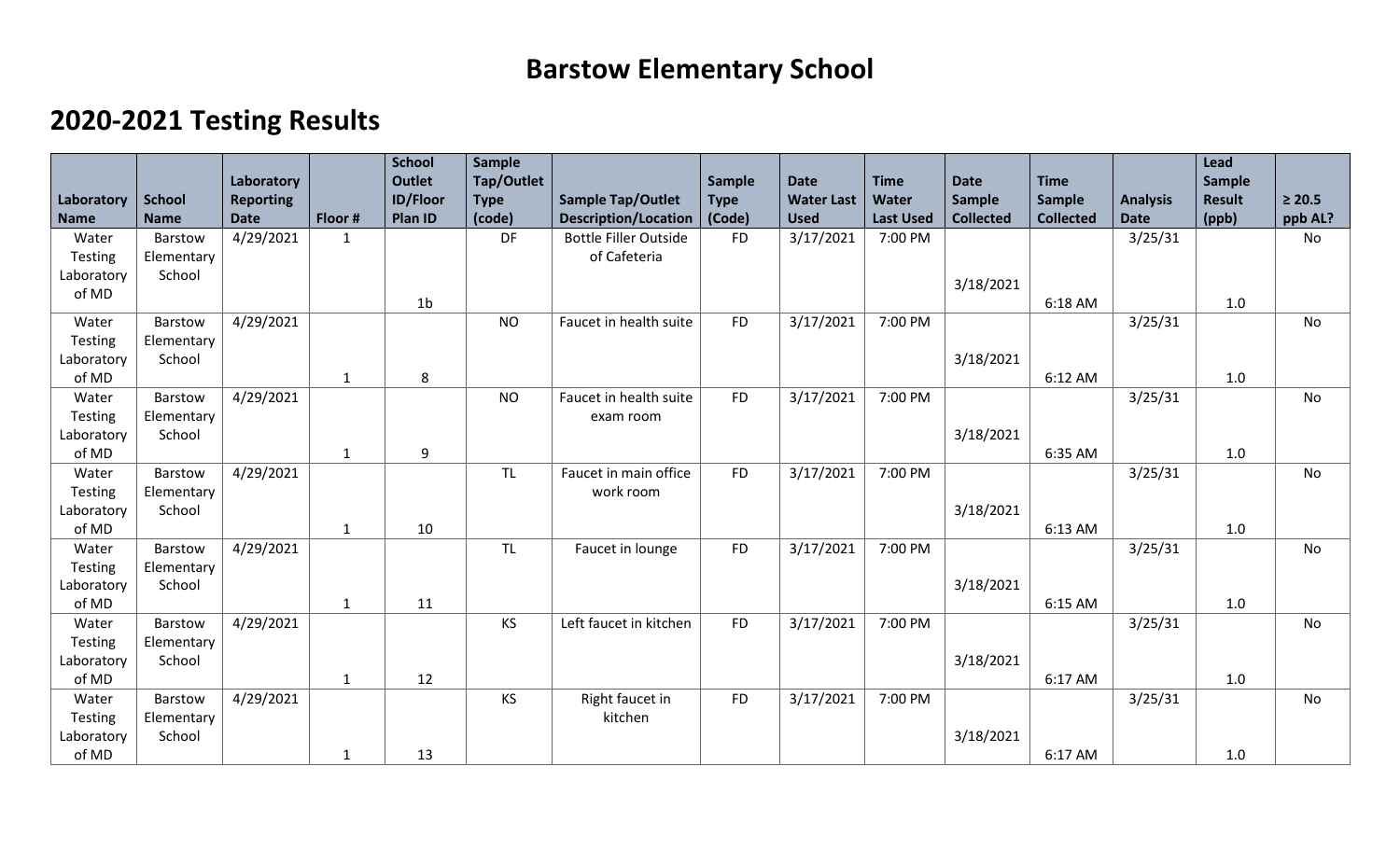| Water      | Barstow    | 4/29/2021 |              |     | <b>CR</b> | Faucet in music room | <b>FD</b> | 3/17/2021 | 7:00 PM |           |         | 3/25/31 |         | No |
|------------|------------|-----------|--------------|-----|-----------|----------------------|-----------|-----------|---------|-----------|---------|---------|---------|----|
| Testing    | Elementary |           |              |     |           |                      |           |           |         |           |         |         |         |    |
| Laboratory | School     |           |              |     |           |                      |           |           |         | 3/18/2021 |         |         |         |    |
| of MD      |            |           | $\mathbf{1}$ | 15  |           |                      |           |           |         |           | 6:37 AM |         | 1.0     |    |
| Water      | Barstow    | 4/29/2021 |              |     | <b>CR</b> | Faucet in art room   | <b>FD</b> | 3/17/2021 | 7:00 PM |           |         | 3/25/31 |         | No |
| Testing    | Elementary |           |              |     |           |                      |           |           |         |           |         |         |         |    |
| Laboratory | School     |           |              |     |           |                      |           |           |         | 3/18/2021 |         |         |         |    |
| of MD      |            |           | $\mathbf{1}$ | 16  |           |                      |           |           |         |           | 6:37 AM |         | 1.0     |    |
| Water      | Barstow    | 4/29/2021 |              |     | <b>CR</b> | Faucet in media      | <b>FD</b> | 3/17/2021 | 7:00 PM |           |         | 3/25/31 |         | No |
| Testing    | Elementary |           |              |     |           | center work room     |           |           |         |           |         |         |         |    |
| Laboratory | School     |           |              |     |           |                      |           |           |         | 3/18/2021 |         |         |         |    |
| of MD      |            |           | $\mathbf{1}$ | 17  |           |                      |           |           |         |           | 6:21 AM |         | 1.0     |    |
| Water      | Barstow    | 4/29/2021 |              |     | CF        | Bubbler in room 125  | <b>FD</b> | 3/17/2021 | 7:00 PM |           |         | 3/25/31 |         | No |
| Testing    | Elementary |           |              |     |           |                      |           |           |         |           |         |         |         |    |
| Laboratory | School     |           |              |     |           |                      |           |           |         | 3/18/2021 |         |         |         |    |
| of MD      |            |           | $\mathbf{1}$ | b18 |           |                      |           |           |         |           | 6:23 AM |         | 1.0     |    |
| Water      | Barstow    | 4/29/2021 |              |     | <b>CS</b> | Faucet in room 125   | <b>FD</b> | 3/17/2021 | 7:00 PM |           |         | 3/25/31 |         | No |
| Testing    | Elementary |           |              |     |           |                      |           |           |         |           |         |         |         |    |
| Laboratory | School     |           |              |     |           |                      |           |           |         | 3/18/2021 |         |         |         |    |
| of MD      |            |           | $\mathbf{1}$ | 19  |           |                      |           |           |         |           | 6:23 AM |         | 1.0     |    |
| Water      | Barstow    | 4/29/2021 |              |     | CF        | Bubbler in room 124  | <b>FD</b> | 3/17/2021 | 7:00 PM |           |         | 3/25/31 |         | No |
| Testing    | Elementary |           |              |     |           |                      |           |           |         |           |         |         |         |    |
| Laboratory | School     |           |              |     |           |                      |           |           |         | 3/18/2021 |         |         |         |    |
| of MD      |            |           | $\mathbf{1}$ | b20 |           |                      |           |           |         |           | 6:25 AM |         | 1.0     |    |
| Water      | Barstow    | 4/29/2021 |              |     | <b>CS</b> | Faucet in room 124   | <b>FD</b> | 3/17/2021 | 7:00 PM |           |         | 3/25/31 |         | No |
| Testing    | Elementary |           |              |     |           |                      |           |           |         |           |         |         |         |    |
| Laboratory | School     |           |              |     |           |                      |           |           |         | 3/18/2021 |         |         |         |    |
| of MD      |            |           | $\mathbf{1}$ | 21  |           |                      |           |           |         |           | 6:25 AM |         | 1.0     |    |
| Water      | Barstow    | 4/29/2021 |              |     | CF        | Bubbler in room 123  | <b>FD</b> | 3/17/2021 | 7:00 PM |           |         | 3/25/31 |         | No |
| Testing    | Elementary |           |              |     |           |                      |           |           |         |           |         |         |         |    |
| Laboratory | School     |           |              |     |           |                      |           |           |         | 3/18/2021 |         |         |         |    |
| of MD      |            |           | $\mathbf{1}$ | b22 |           |                      |           |           |         |           | 6:27 AM |         | 1.0     |    |
| Water      | Barstow    | 4/29/2021 |              |     | <b>CS</b> | Faucet in room 123   | <b>FD</b> | 3/17/2021 | 7:00 PM |           |         | 3/25/31 |         | No |
| Testing    | Elementary |           |              |     |           |                      |           |           |         |           |         |         |         |    |
| Laboratory | School     |           |              |     |           |                      |           |           |         | 3/18/2021 |         |         |         |    |
| of MD      |            |           | $\mathbf{1}$ | 23  |           |                      |           |           |         |           | 6:27 AM |         | 1.0     |    |
| Water      | Barstow    | 4/29/2021 |              |     | CF        | Bubbler in room 122  | <b>FD</b> | 3/17/2021 | 7:00 PM |           |         | 3/25/31 |         | no |
| Testing    | Elementary |           |              |     |           |                      |           |           |         | 3/18/2021 |         |         |         |    |
|            | School     |           | $\mathbf{1}$ | b24 |           |                      |           |           |         |           | 6:29 AM |         | $1.0\,$ |    |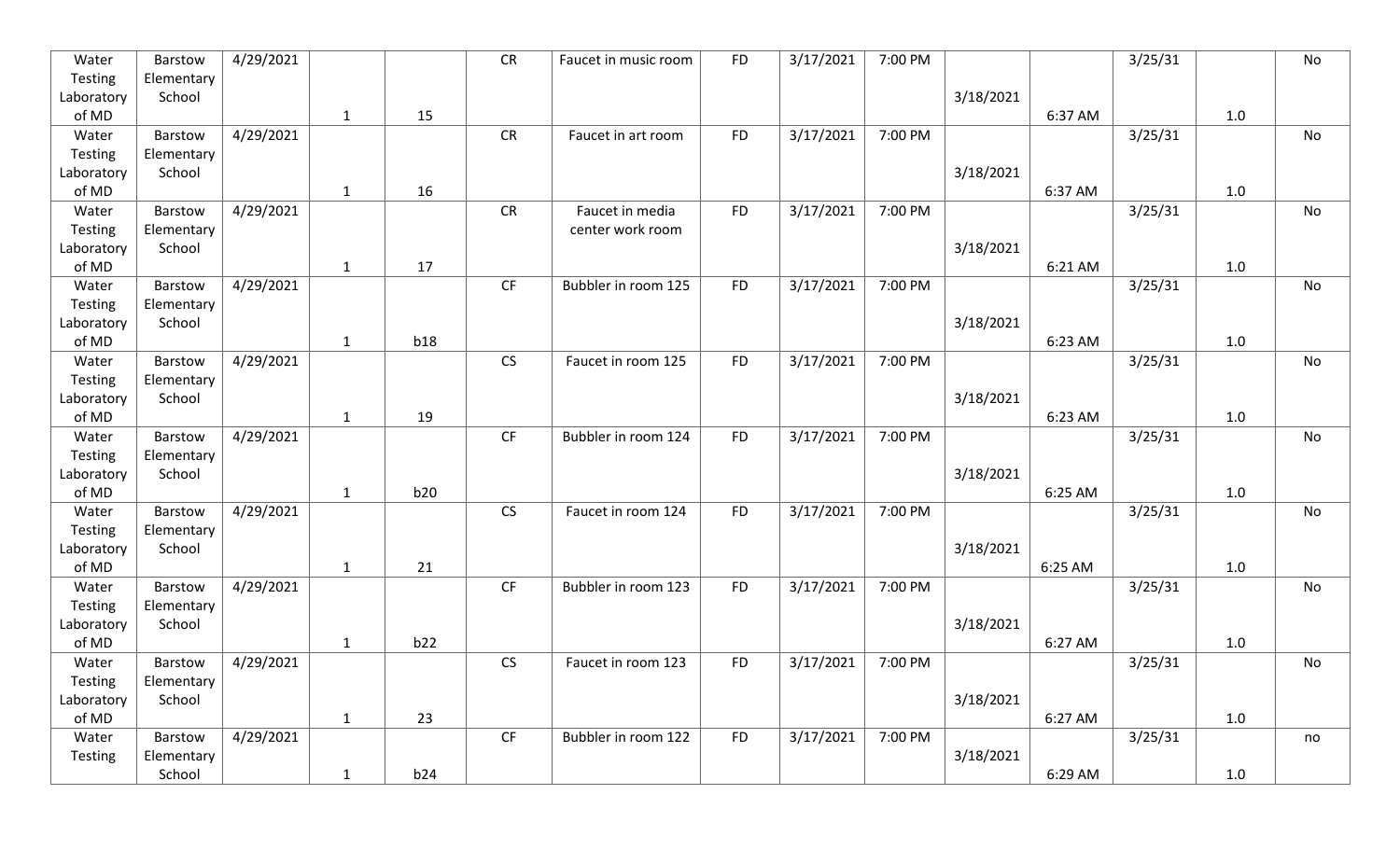| Laboratory |            |           |              |     |                        |                     |           |           |         |           |         |         |         |    |
|------------|------------|-----------|--------------|-----|------------------------|---------------------|-----------|-----------|---------|-----------|---------|---------|---------|----|
| of MD      |            |           |              |     |                        |                     |           |           |         |           |         |         |         |    |
| Water      | Barstow    | 4/29/2021 |              |     | $\overline{\text{CS}}$ | Faucet in room 122  | <b>FD</b> | 3/17/2021 | 7:00 PM |           |         | 3/25/31 |         | No |
| Testing    | Elementary |           |              |     |                        |                     |           |           |         |           |         |         |         |    |
| Laboratory | School     |           |              |     |                        |                     |           |           |         | 3/18/2021 |         |         |         |    |
| of MD      |            |           | $\mathbf{1}$ | 25  |                        |                     |           |           |         |           | 6:29 AM |         | 1.0     |    |
| Water      | Barstow    | 4/29/2021 |              |     | CF                     | Bubbler in room 121 | <b>FD</b> | 3/17/2021 | 7:00 PM |           |         | 3/25/31 |         | No |
| Testing    | Elementary |           |              |     |                        |                     |           |           |         |           |         |         |         |    |
| Laboratory | School     |           |              |     |                        |                     |           |           |         | 3/18/2021 |         |         |         |    |
| of MD      |            |           | $\mathbf{1}$ | b26 |                        |                     |           |           |         |           | 6:31 AM |         | 1.0     |    |
| Water      | Barstow    | 4/29/2021 |              |     | <b>CS</b>              | Faucet in room 121  | <b>FD</b> | 3/17/2021 | 7:00 PM |           |         | 3/25/31 |         | No |
| Testing    | Elementary |           |              |     |                        |                     |           |           |         |           |         |         |         |    |
| Laboratory | School     |           |              |     |                        |                     |           |           |         | 3/18/2021 |         |         |         |    |
| of MD      |            |           | $\mathbf{1}$ | 27  |                        |                     |           |           |         |           | 6:31 AM |         | $1.0\,$ |    |
| Water      | Barstow    | 4/29/2021 |              |     | <b>CF</b>              | Bubbler in room 120 | <b>FD</b> | 3/17/2021 | 7:00 PM |           |         | 3/25/31 |         | No |
| Testing    | Elementary |           |              |     |                        |                     |           |           |         |           |         |         |         |    |
| Laboratory | School     |           |              |     |                        |                     |           |           |         | 3/18/2021 |         |         |         |    |
| of MD      |            |           | $\mathbf{1}$ | b28 |                        |                     |           |           |         |           | 6:33 AM |         | 1.0     |    |
| Water      | Barstow    | 4/29/2021 |              |     | CS                     | Faucet in room 120  | <b>FD</b> | 3/17/2021 | 7:00 PM |           |         | 3/25/31 |         | No |
| Testing    | Elementary |           |              |     |                        |                     |           |           |         |           |         |         |         |    |
| Laboratory | School     |           |              |     |                        |                     |           |           |         | 3/18/2021 |         |         |         |    |
| of MD      |            |           | $\mathbf{1}$ | 29  |                        |                     |           |           |         |           | 6:33 AM |         | 1.0     |    |
| Water      | Barstow    | 4/29/2021 |              |     | CF                     | Bubbler in room 115 | <b>FD</b> | 3/17/2021 | 7:00 PM |           |         | 3/25/31 |         | No |
| Testing    | Elementary |           |              |     |                        |                     |           |           |         |           |         |         |         |    |
| Laboratory | School     |           |              |     |                        |                     |           |           |         | 3/18/2021 |         |         |         |    |
| of MD      |            |           | $\mathbf{1}$ | b30 |                        |                     |           |           |         |           | 6:11 AM |         | 1.0     |    |
| Water      | Barstow    | 4/29/2021 |              |     | <b>CS</b>              | Faucet in room 115  | <b>FD</b> | 3/17/2021 | 7:00 PM |           |         | 3/25/31 |         | No |
| Testing    | Elementary |           |              |     |                        |                     |           |           |         |           |         |         |         |    |
| Laboratory | School     |           |              |     |                        |                     |           |           |         | 3/18/2021 |         |         |         |    |
| of MD      |            |           | $\mathbf{1}$ | 31  |                        |                     |           |           |         |           | 6:11 AM |         | 1.0     |    |
| Water      | Barstow    | 4/29/2021 |              |     | CF                     | Bubbler in room 114 | <b>FD</b> | 3/17/2021 | 7:00 PM |           |         | 3/25/31 |         | No |
| Testing    | Elementary |           |              |     |                        |                     |           |           |         |           |         |         |         |    |
| Laboratory | School     |           |              |     |                        |                     |           |           |         | 3/18/2021 |         |         |         |    |
| of MD      |            |           | $\mathbf{1}$ | b32 |                        |                     |           |           |         |           | 6:15 AM |         | 1.0     |    |
| Water      | Barstow    | 4/29/2021 |              |     | <b>CS</b>              | Faucet in room 114  | <b>FD</b> | 3/17/2021 | 7:00 PM |           |         | 3/25/31 |         | No |
| Testing    | Elementary |           |              |     |                        |                     |           |           |         |           |         |         |         |    |
| Laboratory | School     |           |              |     |                        |                     |           |           |         | 3/18/2021 |         |         |         |    |
| of MD      |            |           | $\mathbf{1}$ | 33  |                        |                     |           |           |         |           | 6:15 AM |         | $1.0\,$ |    |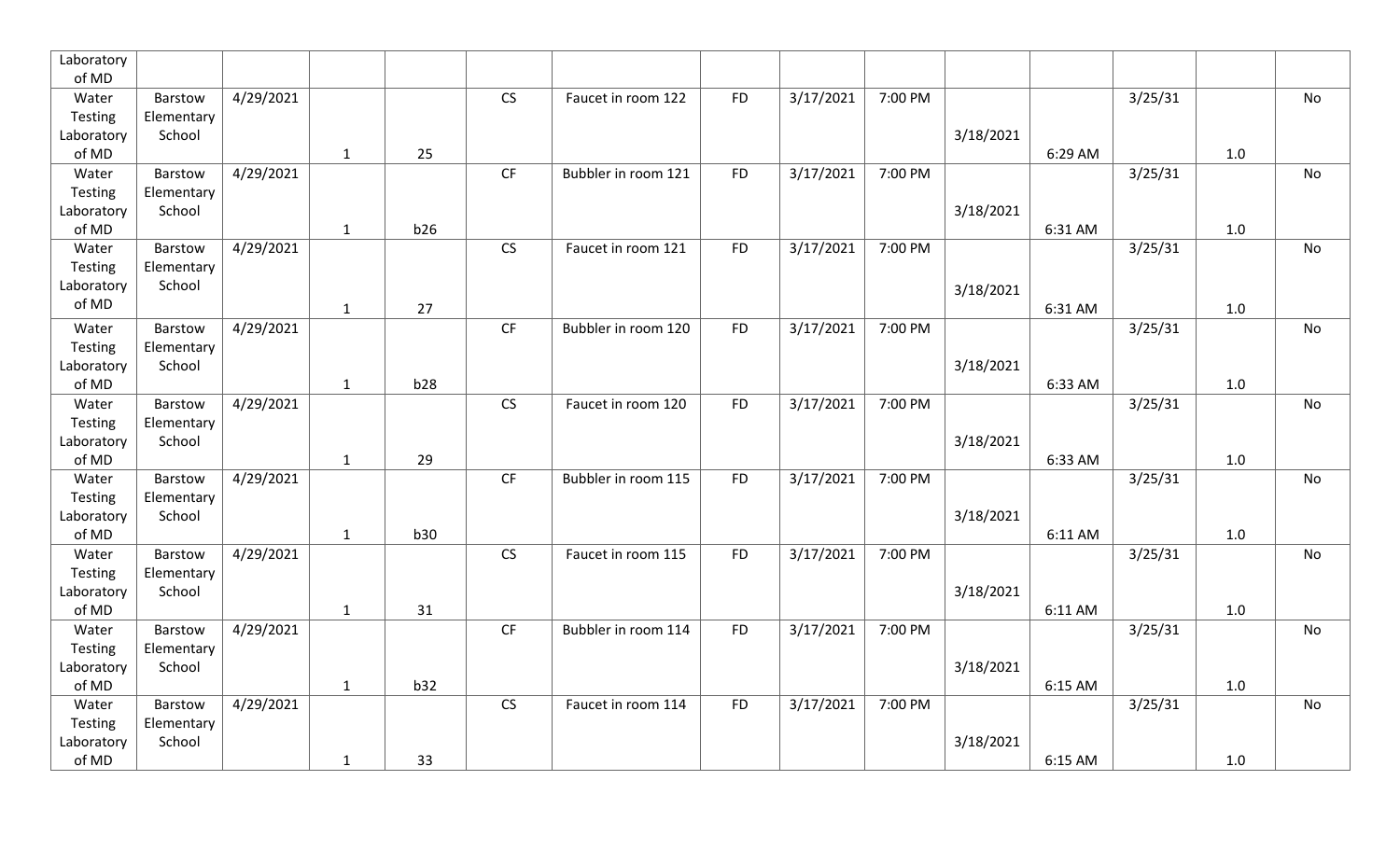| Water      | Barstow        | 4/29/2021 |              |     | <b>CF</b> | Bubbler in room 113 | <b>FD</b> | 3/17/2021 | 7:00 PM |           |         | 3/25/31 |     | <b>No</b> |
|------------|----------------|-----------|--------------|-----|-----------|---------------------|-----------|-----------|---------|-----------|---------|---------|-----|-----------|
| Testing    | Elementary     |           |              |     |           |                     |           |           |         |           |         |         |     |           |
| Laboratory | School         |           |              |     |           |                     |           |           |         | 3/18/2021 |         |         |     |           |
| of MD      |                |           | $\mathbf{1}$ | b34 |           |                     |           |           |         |           | 6:18 AM |         | 1.0 |           |
| Water      | Barstow        | 4/29/2021 |              |     | CS        | Faucet in room 113  | <b>FD</b> | 3/17/2021 | 7:00 PM |           |         | 3/25/31 |     | No        |
| Testing    | Elementary     |           |              |     |           |                     |           |           |         |           |         |         |     |           |
| Laboratory | School         |           |              |     |           |                     |           |           |         | 3/18/2021 |         |         |     |           |
| of MD      |                |           | $\mathbf{1}$ | 35  |           |                     |           |           |         |           | 6:18 AM |         | 1.0 |           |
| Water      | Barstow        | 4/29/2021 |              |     | <b>CF</b> | Bubbler in room 112 | <b>FD</b> | 3/17/2021 | 7:00 PM |           |         | 3/25/31 |     | No        |
| Testing    | Elementary     |           |              |     |           |                     |           |           |         |           |         |         |     |           |
| Laboratory | School         |           |              |     |           |                     |           |           |         | 3/18/2021 |         |         |     |           |
| of MD      |                |           | $\mathbf{1}$ | b36 |           |                     |           |           |         |           | 6:20 AM |         | 1.0 |           |
| Water      | Barstow        | 4/29/2021 |              |     | CS        | Faucet in room 112  | <b>FD</b> | 3/17/2021 | 7:00 PM |           |         | 3/25/31 |     | No        |
| Testing    | Elementary     |           |              |     |           |                     |           |           |         |           |         |         |     |           |
| Laboratory | School         |           |              |     |           |                     |           |           |         | 3/18/2021 |         |         |     |           |
| of MD      |                |           | $\mathbf{1}$ | 37  |           |                     |           |           |         |           | 6:20 AM |         | 1.0 |           |
| Water      | <b>Barstow</b> | 4/29/2021 |              |     | CF        | Bubbler in room 111 | <b>FD</b> | 3/17/2021 | 7:00 PM |           |         | 3/25/31 |     | No        |
| Testing    | Elementary     |           |              |     |           |                     |           |           |         |           |         |         |     |           |
| Laboratory | School         |           |              |     |           |                     |           |           |         | 3/18/2021 |         |         |     |           |
| of MD      |                |           | $\mathbf{1}$ | b38 |           |                     |           |           |         |           | 6:22 AM |         | 1.0 |           |
| Water      | Barstow        | 4/29/2021 |              |     | CS        | Faucet in room 111  | <b>FD</b> | 3/17/2021 | 7:00 PM |           |         | 3/25/31 |     | <b>No</b> |
| Testing    | Elementary     |           |              |     |           |                     |           |           |         |           |         |         |     |           |
| Laboratory | School         |           |              |     |           |                     |           |           |         | 3/18/2021 |         |         |     |           |
| of MD      |                |           | $\mathbf{1}$ | 39  |           |                     |           |           |         |           | 6:22 AM |         | 1.0 |           |
| Water      | Barstow        | 4/29/2021 |              |     | CF        | Bubbler in room 110 | <b>FD</b> | 3/17/2021 | 7:00 PM |           |         | 3/25/31 |     | No        |
| Testing    | Elementary     |           |              |     |           |                     |           |           |         |           |         |         |     |           |
| Laboratory | School         |           |              |     |           |                     |           |           |         | 3/18/2021 |         |         |     |           |
| of MD      |                |           | $\mathbf{1}$ | b40 |           |                     |           |           |         |           | 6:25 AM |         | 1.0 |           |
| Water      | Barstow        | 4/29/2021 |              |     | CS        | Faucet in room 110  | <b>FD</b> | 3/17/2021 | 7:00 PM |           |         | 3/25/31 |     | No        |
| Testing    | Elementary     |           |              |     |           |                     |           |           |         |           |         |         |     |           |
| Laboratory | School         |           |              |     |           |                     |           |           |         | 3/18/2021 |         |         |     |           |
| of MD      |                |           | $\mathbf{1}$ | 41  |           |                     |           |           |         |           | 6:25 AM |         | 1.0 |           |
| Water      | Barstow        | 4/29/2021 |              |     | CR        | Faucet in grade 1   | <b>FD</b> | 3/17/2021 | 7:00 PM |           |         | 3/25/31 |     | No        |
| Testing    | Elementary     |           |              |     |           | work room           |           |           |         |           |         |         |     |           |
| Laboratory | School         |           |              |     |           |                     |           |           |         | 3/18/2021 |         |         |     |           |
| of MD      |                |           | $\mathbf{1}$ | 42  |           |                     |           |           |         |           | 6:26 AM |         | 1.0 |           |
| Water      | Barstow        | 4/29/2021 |              |     | CF        | Bubbler in room 106 | <b>FD</b> | 3/17/2021 | 7:00 PM |           |         | 3/25/31 |     | no        |
| Testing    | Elementary     |           |              |     |           |                     |           |           |         | 3/18/2021 |         |         |     |           |
|            | School         |           | $\mathbf{1}$ | b43 |           |                     |           |           |         |           | 6:29 AM |         | 1.0 |           |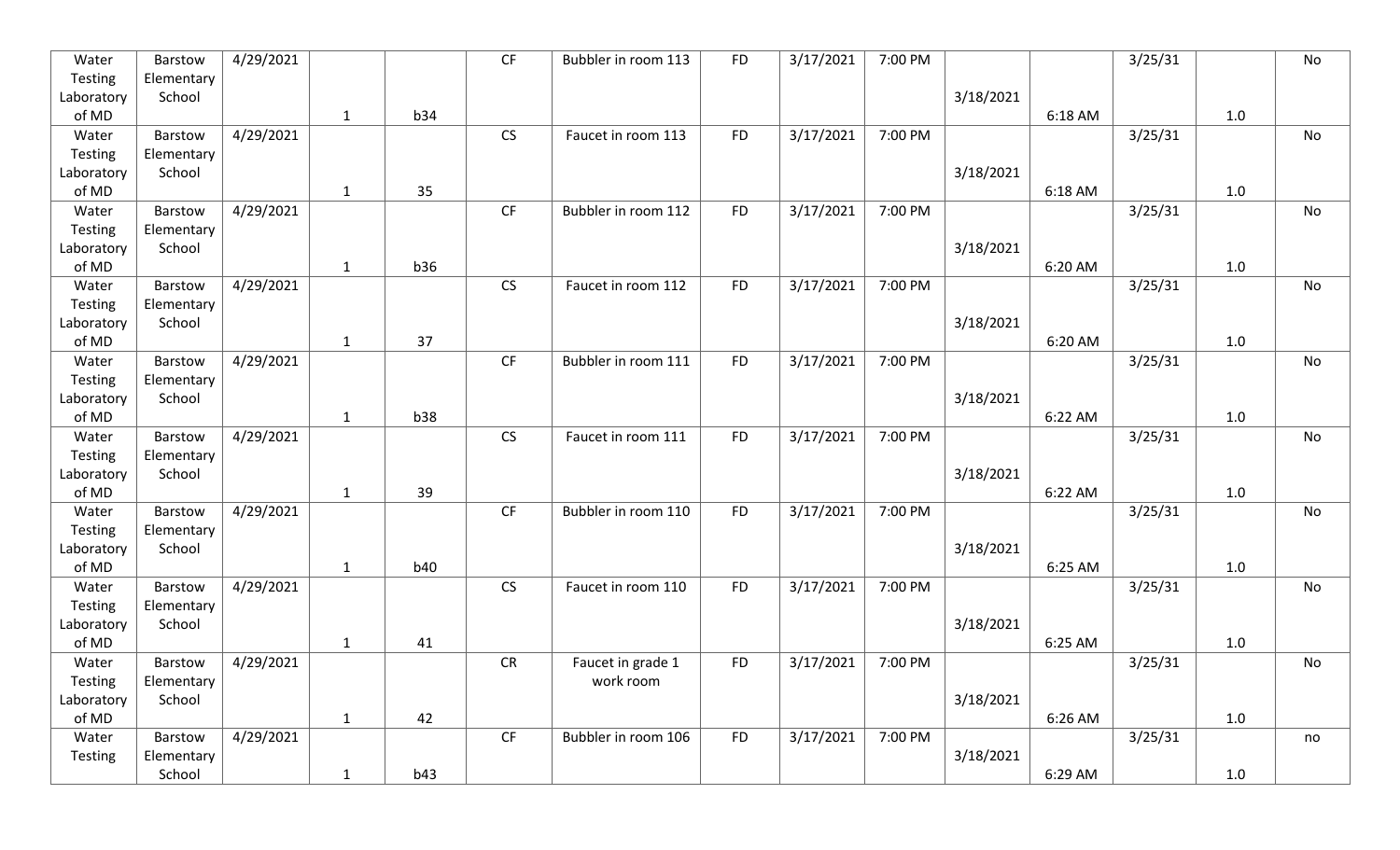| Laboratory |            |           |              |            |           |                     |           |           |         |           |         |         |         |           |
|------------|------------|-----------|--------------|------------|-----------|---------------------|-----------|-----------|---------|-----------|---------|---------|---------|-----------|
| of MD      |            |           |              |            |           |                     |           |           |         |           |         |         |         |           |
| Water      | Barstow    | 4/29/2021 |              |            | <b>CS</b> | Faucet in room 106  | <b>FD</b> | 3/17/2021 | 7:00 PM |           |         | 3/25/31 |         | <b>No</b> |
| Testing    | Elementary |           |              |            |           |                     |           |           |         |           |         |         |         |           |
| Laboratory | School     |           |              |            |           |                     |           |           |         | 3/18/2021 |         |         |         |           |
| of MD      |            |           | $\mathbf{1}$ | 44         |           |                     |           |           |         |           | 6:29 AM |         | 1.0     |           |
| Water      | Barstow    | 4/29/2021 |              |            | CF        | Bubbler in room 105 | <b>FD</b> | 3/17/2021 | 7:00 PM |           |         | 3/25/31 |         | No        |
| Testing    | Elementary |           |              |            |           |                     |           |           |         |           |         |         |         |           |
| Laboratory | School     |           |              |            |           |                     |           |           |         | 3/18/2021 |         |         |         |           |
| of MD      |            |           | $\mathbf{1}$ | <b>b45</b> |           |                     |           |           |         |           | 6:33 AM |         | 1.0     |           |
| Water      | Barstow    | 4/29/2021 |              |            | <b>CS</b> | Faucet in room 105  | <b>FD</b> | 3/17/2021 | 7:00 PM |           |         | 3/25/31 |         | No        |
| Testing    | Elementary |           |              |            |           |                     |           |           |         |           |         |         |         |           |
| Laboratory | School     |           |              |            |           |                     |           |           |         | 3/18/2021 |         |         |         |           |
| of MD      |            |           | $\mathbf{1}$ | 46         |           |                     |           |           |         |           | 6:33 AM |         | 1.0     |           |
| Water      | Barstow    | 4/29/2021 |              |            | CF        | Bubbler in room 104 | <b>FD</b> | 3/17/2021 | 7:00 PM |           |         | 3/25/31 |         | No        |
| Testing    | Elementary |           |              |            |           |                     |           |           |         |           |         |         |         |           |
| Laboratory | School     |           |              |            |           |                     |           |           |         | 3/18/2021 |         |         |         |           |
| of MD      |            |           | $\mathbf{1}$ | b47        |           |                     |           |           |         |           | 6:36 AM |         | 1.0     |           |
| Water      | Barstow    | 4/29/2021 |              |            | CS        | Faucet in room 104  | <b>FD</b> | 3/17/2021 | 7:00 PM |           |         | 3/25/31 |         | No        |
| Testing    | Elementary |           |              |            |           |                     |           |           |         |           |         |         |         |           |
| Laboratory | School     |           |              |            |           |                     |           |           |         | 3/18/2021 |         |         |         |           |
| of MD      |            |           | $\mathbf{1}$ | 48         |           |                     |           |           |         |           | 6:36 AM |         | 1.0     |           |
| Water      | Barstow    | 4/29/2021 |              |            | CF        | Bubbler in room 103 | <b>FD</b> | 3/17/2021 | 7:00 PM |           |         | 3/25/31 |         | No        |
| Testing    | Elementary |           |              |            |           |                     |           |           |         |           |         |         |         |           |
| Laboratory | School     |           |              |            |           |                     |           |           |         | 3/18/2021 |         |         |         |           |
| of MD      |            |           | $\mathbf{1}$ | b49        |           |                     |           |           |         |           | 6:38 AM |         | $1.0\,$ |           |
| Water      | Barstow    | 4/29/2021 |              |            | CS        | Faucet in room 103  | <b>FD</b> | 3/17/2021 | 7:00 PM |           |         | 3/25/31 |         | No        |
| Testing    | Elementary |           |              |            |           |                     |           |           |         |           |         |         |         |           |
| Laboratory | School     |           |              |            |           |                     |           |           |         | 3/18/2021 |         |         |         |           |
| of MD      |            |           | $\mathbf{1}$ | 50         |           |                     |           |           |         |           | 6:38 AM |         | 1.0     |           |
| Water      | Barstow    | 4/29/2021 |              |            | CF        | Bubbler in room 102 | <b>FD</b> | 3/17/2021 | 7:00 PM |           |         | 3/25/31 |         | No        |
| Testing    | Elementary |           |              |            |           |                     |           |           |         |           |         |         |         |           |
| Laboratory | School     |           |              |            |           |                     |           |           |         | 3/18/2021 |         |         |         |           |
| of MD      |            |           | $\mathbf{1}$ | b51        |           |                     |           |           |         |           | 6:40 AM |         | 1.0     |           |
| Water      | Barstow    | 4/29/2021 |              |            | CS        | Faucet in room 102  | <b>FD</b> | 3/17/2021 | 7:00 PM |           |         | 3/25/31 |         | No        |
| Testing    | Elementary |           |              |            |           |                     |           |           |         |           |         |         |         |           |
| Laboratory | School     |           |              |            |           |                     |           |           |         | 3/18/2021 |         |         |         |           |
| of MD      |            |           | $\mathbf{1}$ | 52         |           |                     |           |           |         |           | 6:40 AM |         | $1.0\,$ |           |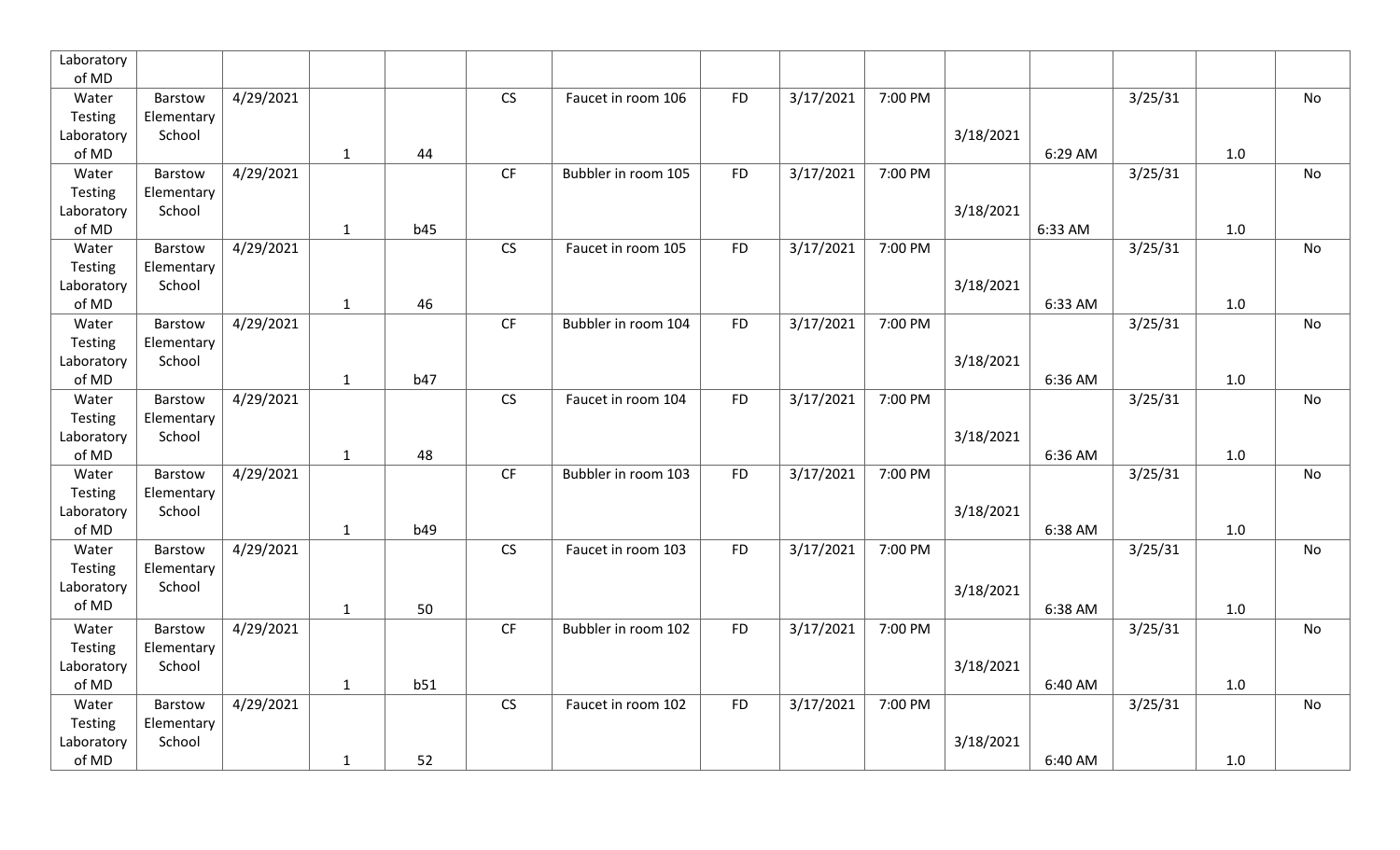| Water      | Barstow        | 4/29/2021 |                |            | $\mathsf{C}\mathsf{F}$ | Bubbler in room 101 | <b>FD</b> | 3/17/2021 | 7:00 PM |           |         | 3/25/31 |         | No |
|------------|----------------|-----------|----------------|------------|------------------------|---------------------|-----------|-----------|---------|-----------|---------|---------|---------|----|
| Testing    | Elementary     |           |                |            |                        |                     |           |           |         |           |         |         |         |    |
| Laboratory | School         |           |                |            |                        |                     |           |           |         | 3/18/2021 |         |         |         |    |
| of MD      |                |           | $\mathbf{1}$   | b53        |                        |                     |           |           |         |           | 6:43 AM |         | 1.0     |    |
| Water      | Barstow        | 4/29/2021 |                |            | <b>CS</b>              | Faucet in room 101  | <b>FD</b> | 3/17/2021 | 7:00 PM |           |         | 3/25/31 |         | No |
| Testing    | Elementary     |           |                |            |                        |                     |           |           |         |           |         |         |         |    |
| Laboratory | School         |           |                |            |                        |                     |           |           |         | 3/18/2021 |         |         |         |    |
| of MD      |                |           | $\mathbf{1}$   | 54         |                        |                     |           |           |         |           | 6:43 AM |         | 1.0     |    |
| Water      | Barstow        | 4/29/2021 |                |            | <b>CR</b>              | Faucet in room 130  | <b>FD</b> | 3/17/2021 | 7:00 PM |           |         | 3/25/31 |         | No |
| Testing    | Elementary     |           |                |            |                        |                     |           |           |         |           |         |         |         |    |
| Laboratory | School         |           |                |            |                        |                     |           |           |         | 3/18/2021 |         |         |         |    |
| of MD      |                |           | $\overline{2}$ | 55         |                        |                     |           |           |         |           | 6:47 AM |         | 1.0     |    |
| Water      | Barstow        | 4/29/2021 |                |            | CF                     | Bubbler in room 225 | <b>FD</b> | 3/17/2021 | 7:00 PM |           |         | 3/25/31 |         | No |
| Testing    | Elementary     |           |                |            |                        |                     |           |           |         |           |         |         |         |    |
| Laboratory | School         |           |                |            |                        |                     |           |           |         | 3/18/2021 |         |         |         |    |
| of MD      |                |           | $\overline{2}$ | <b>b56</b> |                        |                     |           |           |         |           | 7:02 AM |         | 1.0     |    |
| Water      | <b>Barstow</b> | 4/29/2021 |                |            | <b>CS</b>              | Faucet in room 225  | <b>FD</b> | 3/17/2021 | 7:00 PM |           |         | 3/25/31 |         | No |
| Testing    | Elementary     |           |                |            |                        |                     |           |           |         |           |         |         |         |    |
| Laboratory | School         |           |                |            |                        |                     |           |           |         | 3/18/2021 |         |         |         |    |
| of MD      |                |           | $\overline{2}$ | 57         |                        |                     |           |           |         |           | 7:02 AM |         | 1.0     |    |
| Water      | Barstow        | 4/29/2021 |                |            | CF                     | Bubbler in room 224 | <b>FD</b> | 3/17/2021 | 7:00 PM |           |         | 3/25/31 |         | No |
| Testing    | Elementary     |           |                |            |                        |                     |           |           |         |           |         |         |         |    |
| Laboratory | School         |           |                |            |                        |                     |           |           |         | 3/18/2021 |         |         |         |    |
| of MD      |                |           | $\overline{2}$ | <b>b58</b> |                        |                     |           |           |         |           | 7:02 AM |         | 1.0     |    |
| Water      | Barstow        | 4/29/2021 |                |            | <b>CS</b>              | Faucet in room 224  | <b>FD</b> | 3/17/2021 | 7:00 PM |           |         | 3/25/31 |         | No |
| Testing    | Elementary     |           |                |            |                        |                     |           |           |         |           |         |         |         |    |
| Laboratory | School         |           |                |            |                        |                     |           |           |         | 3/18/2021 |         |         |         |    |
| of MD      |                |           | $\overline{2}$ | 59         |                        |                     |           |           |         |           | 7:02 AM |         | 1.0     |    |
| Water      | <b>Barstow</b> | 4/29/2021 |                |            | CF                     | Bubbler in room 223 | <b>FD</b> | 3/17/2021 | 7:00 PM |           |         | 3/25/31 |         | No |
| Testing    | Elementary     |           |                |            |                        |                     |           |           |         |           |         |         |         |    |
| Laboratory | School         |           |                |            |                        |                     |           |           |         | 3/18/2021 |         |         |         |    |
| of MD      |                |           | $\overline{2}$ | <b>b60</b> |                        |                     |           |           |         |           | 7:00 AM |         | 1.0     |    |
| Water      | Barstow        | 4/29/2021 |                |            | <b>CS</b>              | Faucet in room 223  | <b>FD</b> | 3/17/2021 | 7:00 PM |           |         | 3/25/31 |         | No |
| Testing    | Elementary     |           |                |            |                        |                     |           |           |         |           |         |         |         |    |
| Laboratory | School         |           |                |            |                        |                     |           |           |         | 3/18/2021 |         |         |         |    |
| of MD      |                |           | $\overline{2}$ | 61         |                        |                     |           |           |         |           | 7:00 AM |         | 1.0     |    |
| Water      | Barstow        | 4/29/2021 |                |            | CF                     | Bubbler in room 222 | <b>FD</b> | 3/17/2021 | 7:00 PM |           |         | 3/25/31 |         | No |
| Testing    | Elementary     |           |                |            |                        |                     |           |           |         | 3/18/2021 |         |         |         |    |
|            | School         |           | $2^{\circ}$    | b62        |                        |                     |           |           |         |           | 7:00 AM |         | $1.0\,$ |    |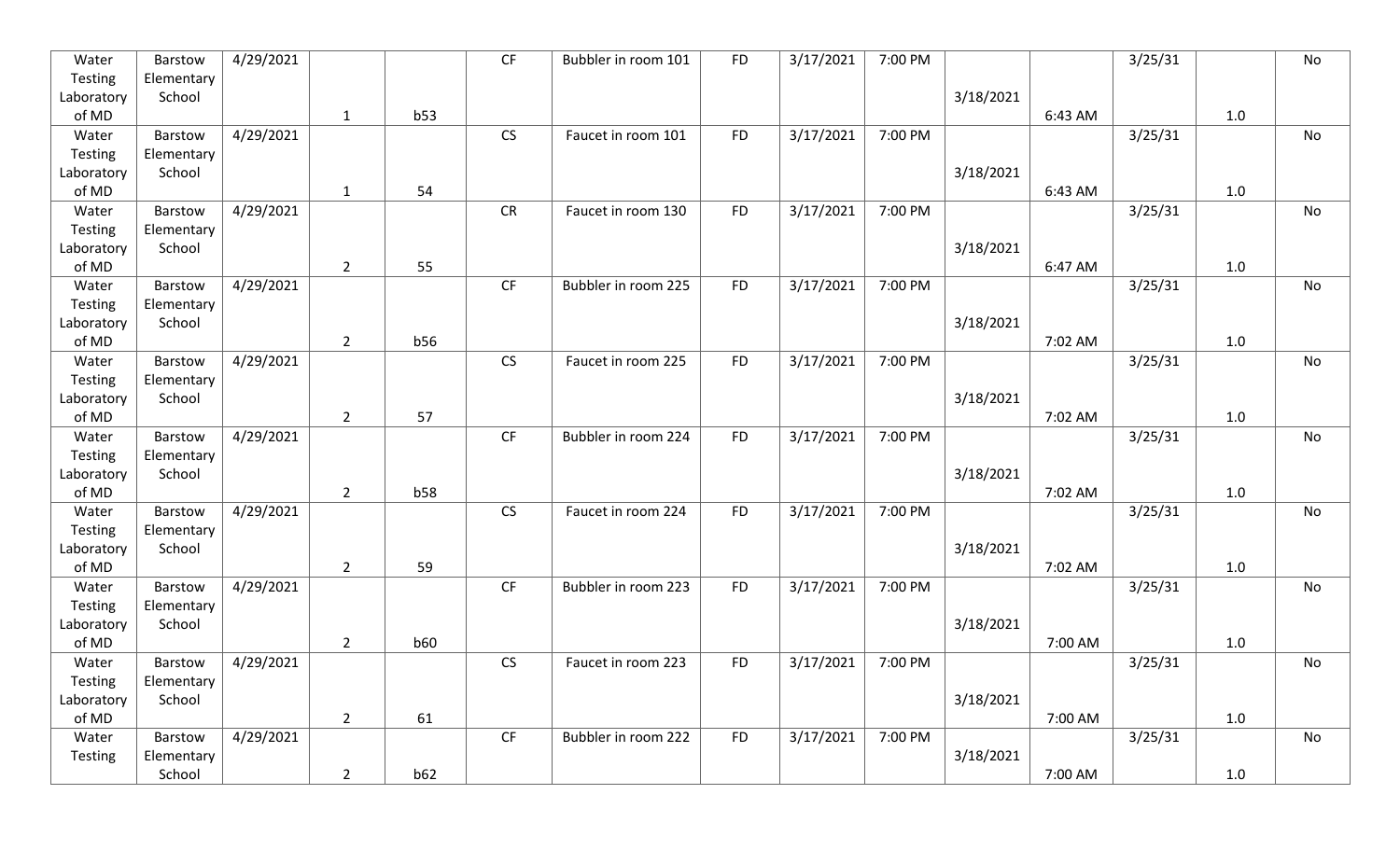| Laboratory |                |           |                |            |           |                     |           |           |         |           |         |         |         |    |
|------------|----------------|-----------|----------------|------------|-----------|---------------------|-----------|-----------|---------|-----------|---------|---------|---------|----|
| of MD      |                |           |                |            |           |                     |           |           |         |           |         |         |         |    |
| Water      | Barstow        | 4/29/2021 |                |            | <b>CS</b> | Faucet in room 222  | <b>FD</b> | 3/17/2021 | 7:00 PM |           |         | 3/25/31 |         | No |
| Testing    | Elementary     |           |                |            |           |                     |           |           |         |           |         |         |         |    |
| Laboratory | School         |           |                |            |           |                     |           |           |         | 3/18/2021 |         |         |         |    |
| of MD      |                |           | $\overline{2}$ | 63         |           |                     |           |           |         |           | 7:00 AM |         | 1.0     |    |
| Water      | Barstow        | 4/29/2021 |                |            | CF        | Bubbler in room 221 | <b>FD</b> | 3/17/2021 | 7:00 PM |           |         | 3/25/31 |         | No |
| Testing    | Elementary     |           |                |            |           |                     |           |           |         |           |         |         |         |    |
| Laboratory | School         |           |                |            |           |                     |           |           |         | 3/18/2021 |         |         |         |    |
| of MD      |                |           | $\overline{2}$ | <b>b64</b> |           |                     |           |           |         |           | 6:58 AM |         | 1.0     |    |
| Water      | Barstow        | 4/29/2021 |                |            | CS        | Faucet in room 221  | <b>FD</b> | 3/17/2021 | 7:00 PM |           |         | 3/25/31 |         | No |
| Testing    | Elementary     |           |                |            |           |                     |           |           |         |           |         |         |         |    |
| Laboratory | School         |           |                |            |           |                     |           |           |         | 3/18/2021 |         |         |         |    |
| of MD      |                |           | $\overline{2}$ | 65         |           |                     |           |           |         |           | 6:58 AM |         | $1.0\,$ |    |
| Water      | Barstow        | 4/29/2021 |                |            | <b>CF</b> | Bubbler in room 220 | <b>FD</b> | 3/17/2021 | 7:00 PM |           |         | 3/25/31 |         | No |
| Testing    | Elementary     |           |                |            |           |                     |           |           |         |           |         |         |         |    |
| Laboratory | School         |           |                |            |           |                     |           |           |         | 3/18/2021 |         |         |         |    |
| of MD      |                |           | $2^{\circ}$    | <b>b66</b> |           |                     |           |           |         |           | 6:58 AM |         | 1.0     |    |
| Water      | <b>Barstow</b> | 4/29/2021 |                |            | CS        | Faucet in room 220  | <b>FD</b> | 3/17/2021 | 7:00 PM |           |         | 3/25/31 |         | No |
| Testing    | Elementary     |           |                |            |           |                     |           |           |         |           |         |         |         |    |
| Laboratory | School         |           |                |            |           |                     |           |           |         | 3/18/2021 |         |         |         |    |
| of MD      |                |           | $2^{\circ}$    | 67         |           |                     |           |           |         |           | 6:58 AM |         | 1.0     |    |
| Water      | Barstow        | 4/29/2021 |                |            | CF        | Bubbler in room 215 | <b>FD</b> | 3/17/2021 | 7:00 PM |           |         | 3/25/31 |         | No |
| Testing    | Elementary     |           |                |            |           |                     |           |           |         |           |         |         |         |    |
| Laboratory | School         |           |                |            |           |                     |           |           |         | 3/18/2021 |         |         |         |    |
| of MD      |                |           | $\overline{2}$ | <b>b68</b> |           |                     |           |           |         |           | 6:55 AM |         | 1.0     |    |
| Water      | <b>Barstow</b> | 4/29/2021 |                |            | CS        | Faucet in room 215  | <b>FD</b> | 3/17/2021 | 7:00 PM |           |         | 3/25/31 |         | No |
| Testing    | Elementary     |           |                |            |           |                     |           |           |         |           |         |         |         |    |
| Laboratory | School         |           |                |            |           |                     |           |           |         | 3/18/2021 |         |         |         |    |
| of MD      |                |           | $\overline{2}$ | 69         |           |                     |           |           |         |           | 6:55 AM |         | 1.0     |    |
| Water      | Barstow        | 4/29/2021 |                |            | CF        | Bubbler in room 214 | <b>FD</b> | 3/17/2021 | 7:00 PM |           |         | 3/25/31 |         | No |
| Testing    | Elementary     |           |                |            |           |                     |           |           |         |           |         |         |         |    |
| Laboratory | School         |           |                |            |           |                     |           |           |         | 3/18/2021 |         |         |         |    |
| of MD      |                |           | $\overline{2}$ | <b>b70</b> |           |                     |           |           |         |           | 6:55 AM |         | 1.0     |    |
| Water      | Barstow        | 4/29/2021 |                |            | CS        | Faucet in room 214  | <b>FD</b> | 3/17/2021 | 7:00 PM |           |         | 3/25/31 |         | No |
| Testing    | Elementary     |           |                |            |           |                     |           |           |         |           |         |         |         |    |
| Laboratory | School         |           |                |            |           |                     |           |           |         | 3/18/2021 |         |         |         |    |
| of MD      |                |           | $\overline{2}$ | 71         |           |                     |           |           |         |           | 6:55 AM |         | $1.0\,$ |    |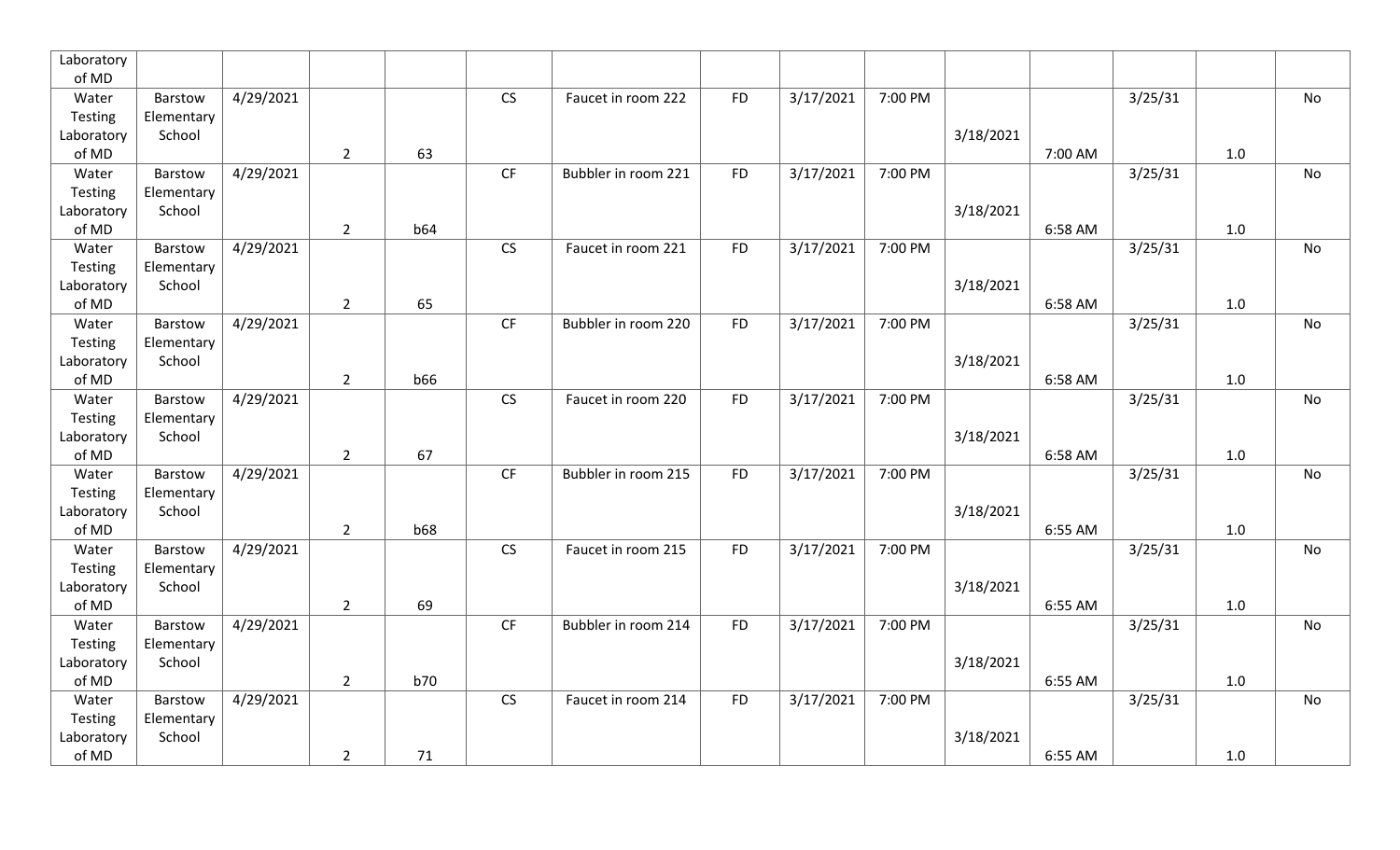| Water      | Barstow        | 4/29/2021 |                |            | CF        | Bubbler in room 213 | <b>FD</b> | 3/17/2021 | 7:00 PM |           |         | 3/25/31 |         | No |
|------------|----------------|-----------|----------------|------------|-----------|---------------------|-----------|-----------|---------|-----------|---------|---------|---------|----|
| Testing    | Elementary     |           |                |            |           |                     |           |           |         |           |         |         |         |    |
| Laboratory | School         |           |                |            |           |                     |           |           |         | 3/18/2021 |         |         |         |    |
| of MD      |                |           | $\overline{2}$ | b72        |           |                     |           |           |         |           | 6:53 AM |         | 1.0     |    |
| Water      | Barstow        | 4/29/2021 |                |            | <b>CS</b> | Faucet in room 213  | <b>FD</b> | 3/17/2021 | 7:00 PM |           |         | 3/25/31 |         | No |
| Testing    | Elementary     |           |                |            |           |                     |           |           |         |           |         |         |         |    |
| Laboratory | School         |           |                |            |           |                     |           |           |         | 3/18/2021 |         |         |         |    |
| of MD      |                |           | $\overline{2}$ | 73         |           |                     |           |           |         |           | 6:53 AM |         | 1.0     |    |
| Water      | Barstow        | 4/29/2021 |                |            | CF        | Bubbler in room 212 | <b>FD</b> | 3/17/2021 | 7:00 PM |           |         | 3/25/31 |         | No |
| Testing    | Elementary     |           |                |            |           |                     |           |           |         |           |         |         |         |    |
| Laboratory | School         |           |                |            |           |                     |           |           |         | 3/18/2021 |         |         |         |    |
| of MD      |                |           | $\overline{2}$ | <b>b74</b> |           |                     |           |           |         |           | 6:53 AM |         | 1.0     |    |
| Water      | Barstow        | 4/29/2021 |                |            | <b>CS</b> | Faucet in room 212  | <b>FD</b> | 3/17/2021 | 7:00 PM |           |         | 3/25/31 |         | No |
| Testing    | Elementary     |           |                |            |           |                     |           |           |         |           |         |         |         |    |
| Laboratory | School         |           |                |            |           |                     |           |           |         | 3/18/2021 |         |         |         |    |
| of MD      |                |           | $\overline{2}$ | 75         |           |                     |           |           |         |           | 6:53 AM |         | 1.0     |    |
| Water      | <b>Barstow</b> | 4/29/2021 |                |            | CF        | Bubbler in room 211 | <b>FD</b> | 3/17/2021 | 7:00 PM |           |         | 3/25/31 |         | No |
| Testing    | Elementary     |           |                |            |           |                     |           |           |         |           |         |         |         |    |
| Laboratory | School         |           |                |            |           |                     |           |           |         | 3/18/2021 |         |         |         |    |
| of MD      |                |           | $\overline{2}$ | <b>b76</b> |           |                     |           |           |         |           | 6:52 AM |         | 1.0     |    |
| Water      | Barstow        | 4/29/2021 |                |            | <b>CS</b> | Faucet in room 211  | <b>FD</b> | 3/17/2021 | 7:00 PM |           |         | 3/25/31 |         | No |
| Testing    | Elementary     |           |                |            |           |                     |           |           |         |           |         |         |         |    |
| Laboratory | School         |           |                |            |           |                     |           |           |         | 3/18/2021 |         |         |         |    |
| of MD      |                |           | $\overline{2}$ | 77         |           |                     |           |           |         |           | 6:52 AM |         | 1.0     |    |
| Water      | Barstow        | 4/29/2021 |                |            | CF        | Bubbler in room 210 | <b>FD</b> | 3/17/2021 | 7:00 PM |           |         | 3/25/31 |         | No |
| Testing    | Elementary     |           |                |            |           |                     |           |           |         |           |         |         |         |    |
| Laboratory | School         |           |                |            |           |                     |           |           |         | 3/18/2021 |         |         |         |    |
| of MD      |                |           | $\overline{2}$ | <b>b78</b> |           |                     |           |           |         |           | 6:51 AM |         | 1.0     |    |
| Water      | <b>Barstow</b> | 4/29/2021 |                |            | <b>CS</b> | Faucet in room 210  | <b>FD</b> | 3/17/2021 | 7:00 PM |           |         | 3/25/31 |         | No |
| Testing    | Elementary     |           |                |            |           |                     |           |           |         |           |         |         |         |    |
| Laboratory | School         |           |                |            |           |                     |           |           |         | 3/18/2021 |         |         |         |    |
| of MD      |                |           | $\overline{2}$ | 79         |           |                     |           |           |         |           | 6:51 AM |         | 1.0     |    |
| Water      | Barstow        | 4/29/2021 |                |            | <b>CR</b> | Faucet in Grade 4   | <b>FD</b> | 3/17/2021 | 7:00 PM |           |         | 3/25/31 |         | No |
| Testing    | Elementary     |           |                |            |           | Work Room           |           |           |         |           |         |         |         |    |
| Laboratory | School         |           |                |            |           |                     |           |           |         | 3/18/2021 |         |         |         |    |
| of MD      |                |           | $\overline{2}$ | 80         |           |                     |           |           |         |           | 6:50 AM |         | 1.0     |    |
| Water      | Barstow        | 4/29/2021 |                |            | CF        | Bubbler in room 205 | <b>FD</b> | 3/17/2021 | 7:00 PM |           |         | 3/25/31 |         | no |
| Testing    | Elementary     |           |                |            |           |                     |           |           |         | 3/18/2021 |         |         |         |    |
|            | School         |           | $2^{\circ}$    | <b>b81</b> |           |                     |           |           |         |           | 6:48 AM |         | $1.0\,$ |    |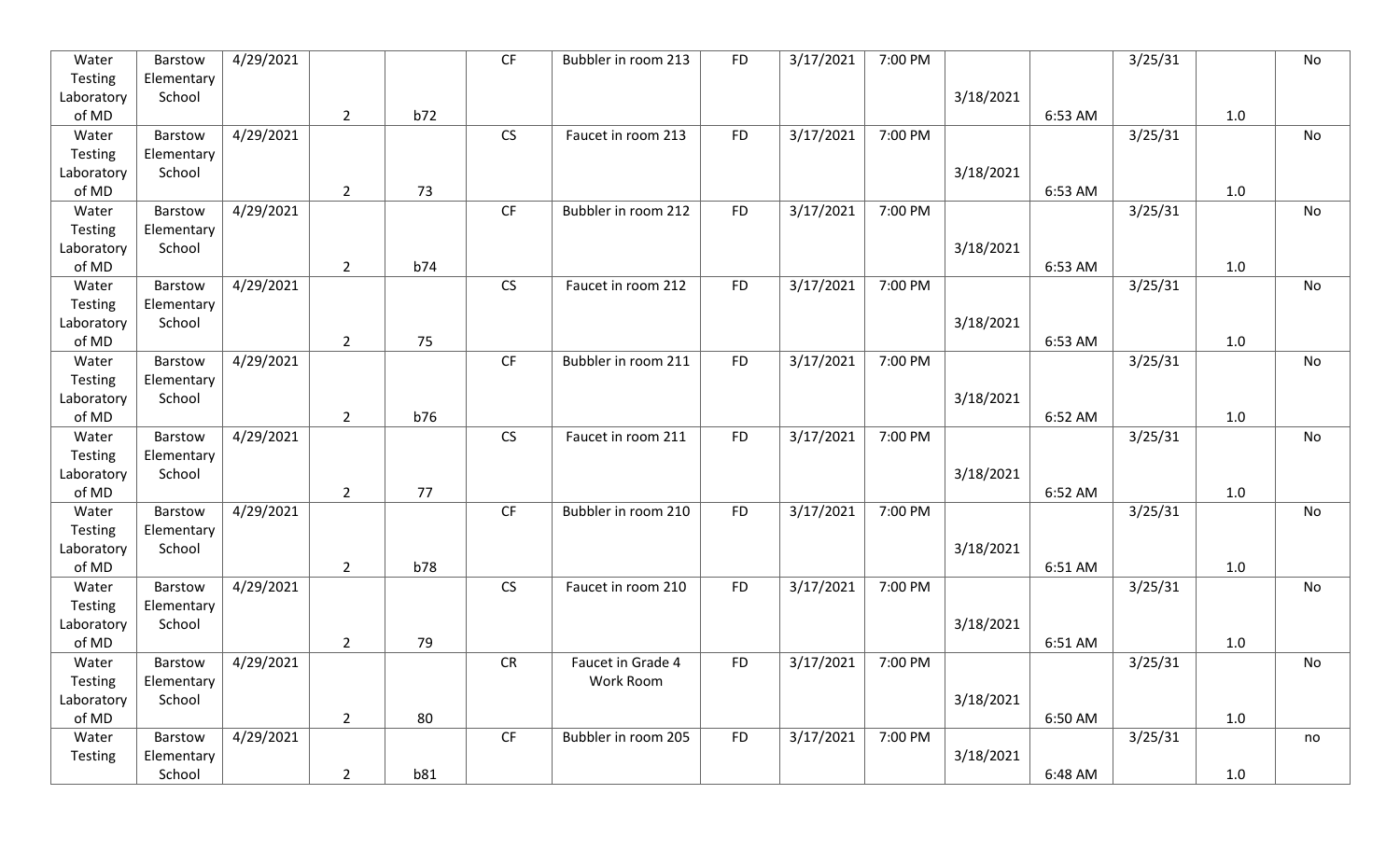| Laboratory |                |           |                |            |           |                     |           |           |         |           |         |         |         |    |
|------------|----------------|-----------|----------------|------------|-----------|---------------------|-----------|-----------|---------|-----------|---------|---------|---------|----|
| of MD      |                |           |                |            |           |                     |           |           |         |           |         |         |         |    |
| Water      | Barstow        | 4/29/2021 |                |            | <b>CS</b> | Faucet in room 205  | <b>FD</b> | 3/17/2021 | 7:00 PM |           |         | 3/25/31 |         | No |
| Testing    | Elementary     |           |                |            |           |                     |           |           |         |           |         |         |         |    |
| Laboratory | School         |           |                |            |           |                     |           |           |         | 3/18/2021 |         |         |         |    |
| of MD      |                |           | $2^{\circ}$    | 82         |           |                     |           |           |         |           | 6:48 AM |         | 1.0     |    |
| Water      | Barstow        | 4/29/2021 |                |            | CF        | Bubbler in room 204 | <b>FD</b> | 3/17/2021 | 7:00 PM |           |         | 3/25/31 |         | No |
| Testing    | Elementary     |           |                |            |           |                     |           |           |         |           |         |         |         |    |
| Laboratory | School         |           |                |            |           |                     |           |           |         | 3/18/2021 |         |         |         |    |
| of MD      |                |           | $\overline{2}$ | <b>b83</b> |           |                     |           |           |         |           | 6:46 AM |         | 1.0     |    |
| Water      | Barstow        | 4/29/2021 |                |            | CS        | Faucet in room 204  | <b>FD</b> | 3/17/2021 | 7:00 PM |           |         | 3/25/31 |         | No |
| Testing    | Elementary     |           |                |            |           |                     |           |           |         |           |         |         |         |    |
| Laboratory | School         |           |                |            |           |                     |           |           |         | 3/18/2021 |         |         |         |    |
| of MD      |                |           | $2^{\circ}$    | 84         |           |                     |           |           |         |           | 6:46 AM |         | $1.0\,$ |    |
| Water      | Barstow        | 4/29/2021 |                |            | <b>CF</b> | Bubbler in room 203 | <b>FD</b> | 3/17/2021 | 7:00 PM |           |         | 3/25/31 |         | No |
| Testing    | Elementary     |           |                |            |           |                     |           |           |         |           |         |         |         |    |
| Laboratory | School         |           |                |            |           |                     |           |           |         | 3/18/2021 |         |         |         |    |
| of MD      |                |           | $2^{\circ}$    | <b>b85</b> |           |                     |           |           |         |           | 6:44 AM |         | 1.0     |    |
| Water      | Barstow        | 4/29/2021 |                |            | <b>CS</b> | Faucet in room 203  | <b>FD</b> | 3/17/2021 | 7:00 PM |           |         | 3/25/31 |         | No |
| Testing    | Elementary     |           |                |            |           |                     |           |           |         |           |         |         |         |    |
| Laboratory | School         |           |                |            |           |                     |           |           |         | 3/18/2021 |         |         |         |    |
| of MD      |                |           | $\overline{2}$ | 86         |           |                     |           |           |         |           | 6:44 AM |         | 1.0     |    |
| Water      | Barstow        | 4/29/2021 |                |            | CF        | Bubbler in room 202 | <b>FD</b> | 3/17/2021 | 7:00 PM |           |         | 3/25/31 |         | No |
| Testing    | Elementary     |           |                |            |           |                     |           |           |         |           |         |         |         |    |
| Laboratory | School         |           |                |            |           |                     |           |           |         | 3/18/2021 |         |         |         |    |
| of MD      |                |           | $\overline{2}$ | <b>b87</b> |           |                     |           |           |         |           | 6:42 AM |         | 1.0     |    |
| Water      | <b>Barstow</b> | 4/29/2021 |                |            | CS        | Faucet in room 202  | <b>FD</b> | 3/17/2021 | 7:00 PM |           |         | 3/25/31 |         | No |
| Testing    | Elementary     |           |                |            |           |                     |           |           |         |           |         |         |         |    |
| Laboratory | School         |           |                |            |           |                     |           |           |         | 3/18/2021 |         |         |         |    |
| of MD      |                |           | $\overline{2}$ | 88         |           |                     |           |           |         |           | 6:42 AM |         | 1.0     |    |
| Water      | Barstow        | 4/29/2021 |                |            | CF        | Bubbler in room 201 | <b>FD</b> | 3/17/2021 | 7:00 PM |           |         | 3/25/31 |         | No |
| Testing    | Elementary     |           |                |            |           |                     |           |           |         |           |         |         |         |    |
| Laboratory | School         |           |                |            |           |                     |           |           |         | 3/18/2021 |         |         |         |    |
| of MD      |                |           | $\overline{2}$ | <b>b89</b> |           |                     |           |           |         |           | 6:40 AM |         | 1.0     |    |
| Water      | Barstow        | 4/29/2021 |                |            | CS        | Faucet in room 201  | <b>FD</b> | 3/17/2021 | 7:00 PM |           |         | 3/25/31 |         | No |
| Testing    | Elementary     |           |                |            |           |                     |           |           |         |           |         |         |         |    |
| Laboratory | School         |           |                |            |           |                     |           |           |         | 3/18/2021 |         |         |         |    |
| of MD      |                |           | $\mathbf{1}$   | 90         |           |                     |           |           |         |           | 6:40 AM |         | $1.0\,$ |    |